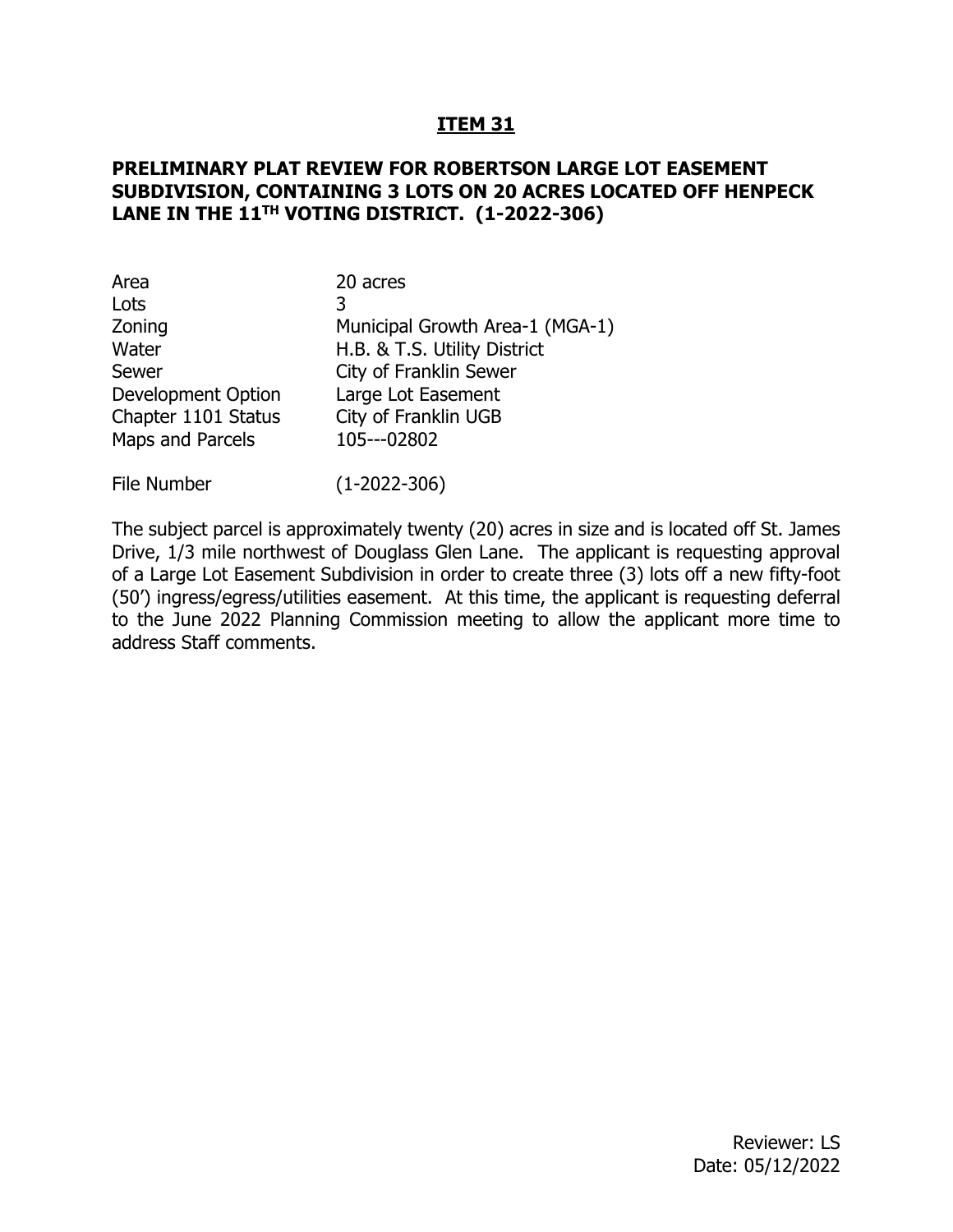## **ITEM 32**

### **PRELIMINARY PLAT REVIEW FOR GENTRY FARM LP, CONTAINING 1 LOT ON 5.00 ACRES LOCATED OFF OLD CHARLOTTE PIKE IN THE 9TH VOTING DISTRICT. (1-2022-307)**

| Attachment 32-1                                                                                           | $32 - 2$ | <b>Preliminary Plat</b><br>Aerial Photograph                                                                                                                                   |
|-----------------------------------------------------------------------------------------------------------|----------|--------------------------------------------------------------------------------------------------------------------------------------------------------------------------------|
| Area<br>Lots<br>Zoning<br>Water<br>Sewer<br>Development Option<br>Chapter 1101 Status<br>Maps and Parcels |          | 5.00 acres<br>Municipal Growth Area-1 (MGA-1)<br>H.B. & T.S. Utility District<br><b>Individual Septic Systems</b><br>Large Lot Easement<br>City of Franklin UGB<br>064---02201 |
|                                                                                                           |          |                                                                                                                                                                                |

File Number (1-2022-307)

The subject property is approximately five (5) acres in size and is located off Old Charlotte Pike East, approximately 3/4 of a mile west of Mack Hatcher Memorial Parkway. The applicant is requesting approval of a Large Lot Easement Subdivision in order to create the fourth (4th) lot off an existing 50-foot ingress/egress/utilities easement.

All Zoning Ordinance requirements, including those regarding the protection of natural resources, have been met.

The applicant is proposing an individual septic system for the lot, and the Williamson County Department of Sewage Disposal Management has approved the request. Water will be provided by H.B. & T.S. Utility District. There is an existing fire hydrant meeting the minimum flow rate of 500 gallons per minute within 500 feet of the building envelope.

The Preliminary Plat is in order and Staff recommends approval.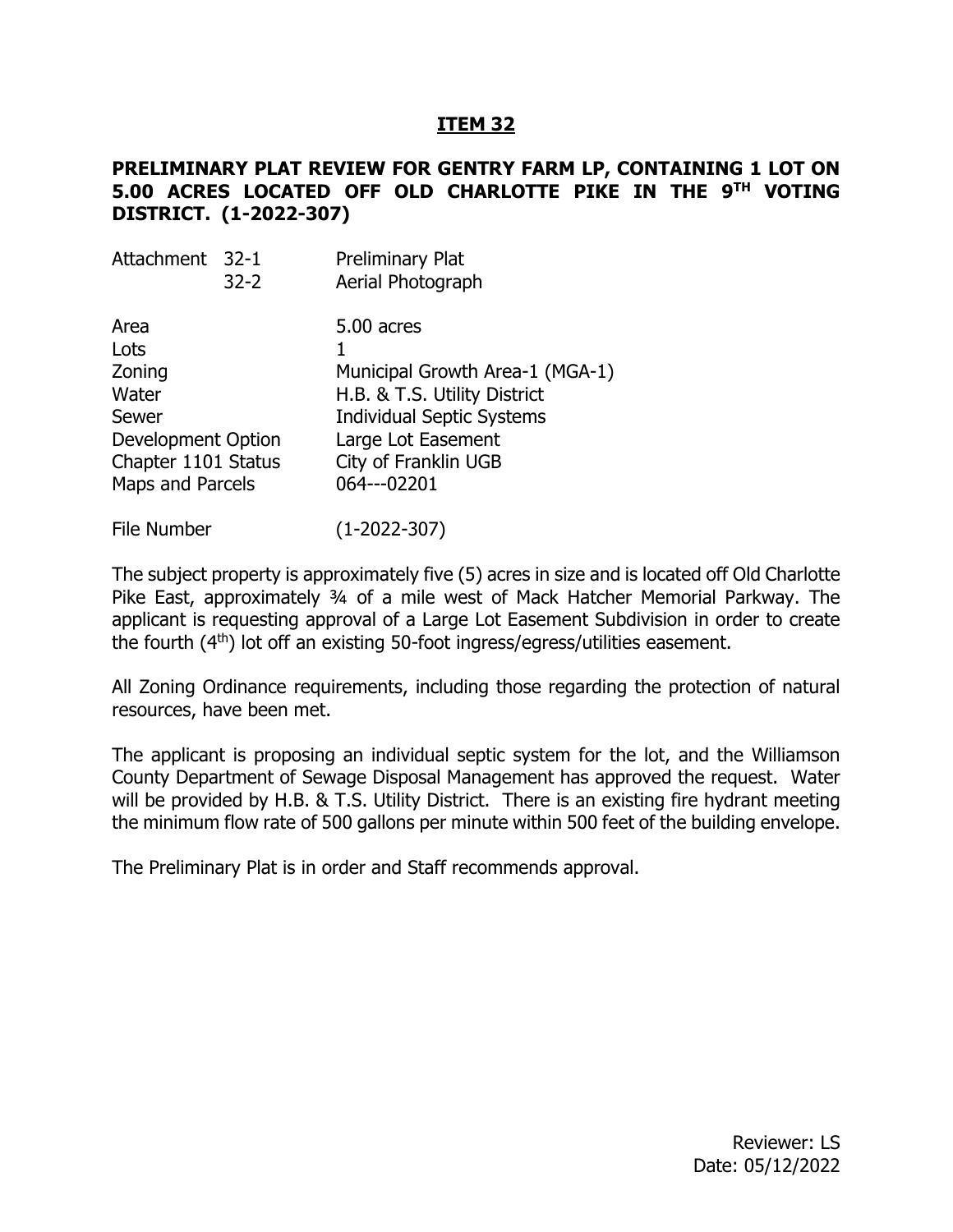W ILLIAMSON COUNTY DEPARTMENT OF SEWAGE DISPOSAL MANAGEMENT NOTES 1. ANY CUTTING, FILLING, COMPACTION, OR DISTURBANCE FROM THEIR NATURAL STATE, OF THE SOIL AREAS RESERVED FOR SEWAGE DISPOSAL, SHALL RESULT IN REVOCATION OF THE LOT APPROVAL. ADDITIONALLY, THE DEPARTMENT SHALL HAVE THE AUTHORITY TO REFUSE TO GRANT A CONSTRUCTION PERMIT OR MAY REVOKE A CONSTRUCTION PERMIT WHERE THE INTEGRITY OF THE PROPOSED SUBSURFACE SEWAGE DISPOSAL AREAS HAS BEEN COMPROMISED. 2. ALL SEPTIC SYSTEMS MUST BE INSTALLED BY AN INSTALLER LICENSED BY WILLIAMSON COUNTY TO CONSTRUCT ALTERNATIVE OR CONVENTIONAL SEPTIC SYSTEMS.

3. NO BATHING FIXTURES EXCEEDING STANDARD CAPACITY (30 U.S. GALLONS), INCLUDING, BUT NOT LIMITED TO OVERSIZED BATHTUBS, SPA-TUBS, HOT TUBS, WHIRLPOOLS, OR JACUZZIS, ETC., SHALL BE ALLOWED UNLESS SPECIFICALLY APPROVED BY THE DEPARTMENT OF SEWAGE DISPOSAL MANAGEMENT. 4. NO UTILITIES (I.E. GAS, WATER, OR ELECTRIC) OR THEIR EASEMENTS, ABOVE OR BELOW GROUND, SHALL BE ALLOWED TO ENCROACH WITHIN 10 FEET OF THE BOUNDARIES OF THE SOIL AREA RESERVED FOR SEWAGE DISPOSAL. 5. CURTAIN/ INTERCEPTOR/ DRAWDOWN DRAINS MAY BE REQUIRED ON ANY OR ALL LOTS.

6. NO CUTTING, FILLING, COMPACTION, OR ANY DISTURBANCE OF THE AREA RESERVED FOR SEWAGE DISPOSAL SHALL BE PERMITTED.

7. THE LIMITS OF ALL EXCAVATION GREATER THAN 18 INCHES IN DEPTH, MADE FOR THE PURPOSE OF HOUSE CONSTRUCTION, (OR ANY OTHER TYPE OF BUILDING CONSTRUCTION), SHALL BE KEPT 25' OR MORE AWAY FROM THE PLATTED OR DESIGNATED SEWAGE DISPOSAL AREAS.

8. THE LIMITS OF ALL EXCAVATIONS, MADE FOR THE PURPOSE OF HOUSE CONSTRUCTION, (OR ANY OTHER TYPE OF CONSTRUCTION) SHALL BE KEPT WITHIN THE CONFINES OF THE PLATTED BUILDING ENVELOPE. 9ALL PARTS OF THE HOUSE AND ANY OF ITS RELATED APPENDAGES (INCLUDING, BUT NOT LIMITED TO DETACHED GARAGES, PORCHES, DECKS, SIDEWALKS, DRIVEWAYS,

PARKING AREA, UTILITIES, ETC.) SHALL STRICTLY ADHERE TO THE MINIMUM SETBACK REQUIREMENTS FROM THE SUBSURFACE SEWAGE DISPOSAL SYSTEM AREAS AS OUTLINED IN SECTION 13 OF THE REGULATIONS GOVERNING ON-SITE SEWAGE DISPOSAL SYSTEMS, ADOPTED MAY 16, 2000, AND EFFECTIVE OCTOBER 1, 2000. 10. NO CONSTRUCTION OF PATIOS, SWIMMING POOLS, ACCESSORY BUILDING, ETC.... SHALL BE ALLOWED ON ANY LOT SERVED BY A SUBSURFACE SEWAGE DISPOSAL SYSTEM, UNLESS APPROVED BY THE DEPARTMENT OF SEWAGE DISPOSAL MANAGEMENT.

11. WATER SERVICE LINES MUST BE SEPARATED FROM SEWAGE DISPOSAL AREAS OR PLATTED DISPOSAL FIELD AREAS BY A MINIMUM OF 10 FEET. 12. NO WATER SOURCE WELLS OR SPRINGS ARE TO BE DRILLED OR CONSTRUCTED WITHIN 50 FEET OF ANY PORTION OR COMPONENT OF THE SEPTIC SYSTEM OR THE DESIGNATED OR PLATTED SEWAGE DISPOSAL FIELD AREAS.

13. NO IRRIGATION SYSTEMS, OR THEIR COMPONENTS THEREOF, SHALL ENCROACH ON, IN, OR WITHIN 10 FEET OF THE BOUNDARIES OF THE DESIGNATED OR PLATTED SSDS AREAS. IT SHALL ALSO BE LOCATED A MINIMUM OF 5 FEET AWAY FROM ANY DRAINAGE IMPROVEMENT PRACTICE ASSOCIATED WITH THE SSDS AREAS. 14. ALL PLATTED SEWAGE DISPOSAL AREAS MUST BE FIELD STAKED BY A LICENSED SURVEYOR AND FENCED OFF, TO PROTECT THE AREAS FROM ALL CONSTRUCTION TRAFFIC, BY THE PROPERTY OWNER OR BUILDING CONTRACTOR. THE AREAS MUST THEN BE FIELD CHECKED AND VERIFIED BY THE DEPARTMENT OF SEWAGE DISPOSAL MANAGEMENT PRIOR TO THE ISSUANCE OF THE SEPTIC PERMIT.

15. LOT 1 GENTRY FARM, LP RESTRICTED TO 1-5 BEDROOM SINGLE FAMILY DWELLING WITH NO OVERSIZED TUBS.

16. DESIGNATED SEWAGE DISPOSAL AREAS PLOTTED IN ACCORDANCE WITH ACCEPTABLE SOIL AREAS FIELD MAPPED BY MIKE HAARBAUER, PRIVATE CONSULTING SOIL SCIENTIST ON 12-23-2020

17. THIS SITE MAY MANDATE THE USE OF A SEWAGE/EFFLUENT PUMP AND APPROPRIATELY SIZED PUMP TANK IN ORDER TO PROVIDE SEWER SERVICES FROM THE HOUSE TO THE SSDS AREAS. THIS SHALL BE SPECIFIED BY THE WILLIAMSON COUNTY DEPARTMENT OF SEWAGE DISPOSAL MANAGEMENT BASED UPON THE FINISHED ELEVATION OF THE HOUSE PLUMBING STUB-OUT AND THE SSDS AREAS.

18. CURTAIN, INTERCEPTOR, AND DRAW-DOWN DRAINS MAY BE REQUIRED ON ALL LOTS. AS SUCH, THEY SHALL STRICTLY ADHERE TO THE DESIGN, LOCATION AND ROUTING DEPICTED ON THIS PLAT. HOWEVER, THE DRAINS AS SHOWN HEREON ARE SUBJECT TO CHANGE AT THE SOLE DISCRETION OF THE WILLIAMSON COUNTY DEPARTMENT OF SENAGE DISPOSAL MANAGEMENT AS DEEMED NECESSARY BY THEIR FIELD INVESTIGATION AT THE TIME OF SUBMITTAL OF EACH INDIVIDUAL LOT'S ALTERNATIVE SYSTEM SITE AND DESIGN PLANS. THE WILLIAMSON COUNTY DEPARTMENT OF SEWAGE DISPOSAL MANAGEMENT'S EVALUATION WILL BE CONDUCTED ON SITE-SPECIFIC, LOT BY LOT BASIS. 19. CON DENOTES THAT THIS LOT IS SERVED BY A CONVENTIONAL SEPTIC SEMAGE DISPOSAL SYSTEM.

20. LPP DENOTES THAT THIS LOT IS SERVED BY A LOW PRESSURE PIPE SYSTEM, WHICH IS AN ALTERNATIVE MEANS OF SEWAGE DISPOSAL.

21. MLPP DENOTES THAT THIS LOT IS SERVED BY A MODIFIED LOW PRESSURE PIPE SYSTEM, WHICH IS AN ALTERNATIVE MEANS OF SEWAGE DISPOSAL. MODIFIED LPP SYSTEMS REQUIRE 6 TO 10 INCHES OF COMPATIBLE SOIL FILL MATERIAL TO BE INCORPORATED ONTO THE DESIGNATED OR PLATTED SEWAGE DISPOSAL AREA, UNDER DEPARTMENT OF SEWAGE DISPOSAL MANAGEMENT SUPERVISION 22. BEFORE A PERMIT TO CONSTRUCT A LPP OR MLPP SEPTIC SYSTEM CAN BE ISSUED, DETAILED SITE AND DESIGN PLANS FOR THE LPP OR MLPP SYSTEM SHALL BE SUBMITTED

TO THE WCDSDM FOR REVIEW AND APPROVAL. THESE PLANS SHALL BE PREPARED BY AN ENGINEER LICENSED IN TENNESSEE. 23. PROPERTY IS SERVED BY H.B. & T.S. UTILITY SYSTEM.

24. PRIOR TO INSTALLATION, THE LOCATION OF THE WELL, SPRING, CISTERN, OR PRIVATE WATER SOURCE MUST BE APPROVED BY THE DEPARTMENT OF SEWAGE DISPOSAL MANAGEMENT 25. LOCATION OF WELL, SPRING, CISTERN, OR PRIVATE WATER SOURCE MUST BE A MINIMUM OF 50 FEET AWAY FROM ANY SEWAGE DISPOSAL AREA, INCLUDING THOSE LOCATED

ON ADJACENT LOTS. 26. EXACT LOCATION OF WATER SOURCE (IE: WELL, CISTERN, SPRING OR PRIVATE WATER SOURCE) MUST BE FIELD LOCATED BY A SURVEYOR OR ENGINEER ON A COPY OF THIS

PLAT AND SUBMITTED TO THE DEPARTMENT OF SEWAGE DISPOSAL MANAGEMENT FOR REVIEW AND RECORD KEEPING PURPOSES. 27. SSDS COMPONENTS CROSSING UTILITIES (AND THEIR RELATED EASEMENTS) IN ADDITION TO DRIVEWAYS, ACCESS EASEMENTS, ETC.; ANY AND ALL SSDS COMPONENTS (INCLUDING BUT NOT LIMITED TO: CURTAIN DRAINS, SEWAGE SUPPLY LINES, MANIFOLDS, ETC.), SHALL BE SHEATHED AND BEDDED (AS PER SPECIFICATIONS FROM WCDSDM) WHERE THEY CROSS ANY DRIVEWAY, ACCESS EASEMENT, UTILITY LINES (AND THEIR RELATED EASEMENTS). THE SHEATHING SHALL EXTEND FROM A POINT 10' PAST THE LIMITS OF ANY EASEMENT. ALL CROSSINGS MUST BE IN ACCORDANCE WITH THE REQUIREMENTS OF THE WILLIAMSON COUNTY DEPARTMENT OF SEWAGE DISPOSAL MANAGEMENT. ALL SHEATHING MUST BE SCHEDULE 80 PVC OR DUCTILE IRON AND BE BEDDED IN 12" OF GRAVEL.

28. THERE SHALL BE NO SEWAGE BEARING CONVEYANCES (PIPES, SUPPLY LINES, MANIFOLDS, SEPTIC, OR PUMP TANKS ETC.) LOCATED WITHIN 50' OF ANY AND ALL WELL (S) ON THIS PROPERTY. 29. BEFORE A PERMIT TO CONSTRUCT A CONVENTIONAL SYSTEM SERVING SINGLE SOURCES WITH A PROJECTED WASTEWATER FLOW RATE EXCEEDING 750 GALLONS PER DAY (GPD), DETAILED SITE AND DESIGN PLANS FOR SAID SYSTEM SHALL BE SUBMITTED TO THE DEPARTMENT OF SEWAGE DISPOSAL MANAGEMENT FOR REVIEW AND APPROVAL.

THESE PLANS SHALL BE PREPARED BY AN ENGINEER LICENSED IN THE STATE OF TENNESSEE 30. ALL PLUMBING FIXTURES ARE TO BE OF THE WATER CONSERVATION TYPE, INCLUDING LOW VOLUME FLUSH TOILETS (1.6 GALLONS OR LESS), 1.5 TO 2.0 GALLONS PER MINUTE SHOWER HEADS AND FAUCET AERATORS.

WNA NOTE: WATERWAY NATURAL AREAS (DESIGNATED NOTE: AS WNA) EXIST ON ALL INTERMITTENT ORAN ARAP PERMIT MUST BE OBTAINED PERENNIAL STREAM WATERWAYS AS DEFINED IN THE WILLIAMSON COUNTY STORM WATER MANAGEMENT REGULATIONS. FOR INFORMATION OR ASSISTANCE IN APPLYING THESE<br>REGULATIONS, PLEASE CONTACT THE WILLIAMSON COUNTY ENGINEERING NATURAL AREA.

DEPARTMENT AT (615) 790-5725.

ADDITIONALLY: WNA: "There shall be no clearing, grading, construction, or disturbance of vegetation except as permitted by the Williamson County Engineering Department.

CANOPY PROTECTION NOTE:<br>PARCEL TOTAL SF = 217,895 SF<br>EXISTING CANOP<u>Y</u> COVERAGE = 17,386 SF CANOPY COVERAGE = 8%<br>MINIMUM CANOPY TO BE PROTECTED = 75% AREA OF POTENTIAL CANOPY DISTURBANCE = 1386 SF (INCLUDES BUILDING ENVELOPES, EXISTING & NEW SEPTIC AREAS EXISTING DRIVEWAYS, EXISTING RESIDENCE & POTENTIAL DRIVEWAYS)  $((1386/17386) \times 100) = 8\%$ 92% OF EXISTING CANOPY TO BE PRESERVED



CERTIFICATE OF ACCURACY hereby certify that the plan shown and described hereon is a true and correct survey to the accuracy required by the Williamson County, Tennessee Regional Planning Commission and that the nonuments have been or will be placed as shown hereon, to the specifications of the Subdivision Regulations, as approved by the County Engineer.

-SQUARE  $|\bigcap$  $\mathsf{U}$  1329 West main street

ENGINEERING FRANKLIN, TN 615-678-8212 www.T2-eng.com

project  $21 - 0736$ 



0400-45-09-.17 GEOTHERMAL WELL CONSTRUCTION STANDARDS FOR CLOSED LOOP GEOTHERMAL BOREHOLES







General notes

1) THE PURPOSE OF THIS PLAT IS TO CREATE 1 LOT SERVED BY AN INGRESS/EGRESS & UTILITY EASEMENT. 2) BEARINGS ARE BASED ON RECORD OF DEED

- 3) THIS SURVEY WAS PREPARED USING THE CURRENT DEEDS OF RECORD. NO TITLE REPORT WAS FURNISHED TO THIS SURVEYOR, THEREFORE, THIS SURVEY IS SUBJECT TO THE FINDINGS OF A TITLE SEARCH.
- 4) ALL DEED BOOK REFERENCES PERTAIN TO REGISTER'S OFFICE OF WILLIAMSON COUNTY. TENNESSEE 5) SUBJECT PROPERTY IS LOCATED IN THE 5TH CIVIL DISTRICT, WILLIAMSON COUNTY,
- 6) UTILITIES AS SHOWN WERE TAKEN FROM VISIBLE FIELD LOCATIONS. UTILITY DETAILS AND PRECISE GROUND LOCATIONS SHOULD BE OBTAINED FROM THE
- PROPER AUTHORITIES BEFORE ANY GROUND DISTURBANCE OR CONSTRUCTION IS 7) NO PORTION OF THIS PROPERTY IS LOCATED IN AN AREA DESIGNATED AS A 100
- YEAR FLOOD ZONE AS EVIDENCED ON FEMA PANEL #47187C0183G OF WILLIAMSON AREA DESIGNATED AS A 500 YEAR FLOOD ZONE AS EVIDENCED ON FEMA PANEL
- #47187C0183G OF WILLIAMSON COUNTY, TN, DATED 12/22/2016. 8) THIS SITE HAS BEEN REVIEWED FOR THE PRESENCE OF STEEP SLOPES, HILLTOPS AND RIDGETOPS, SLIPPAGE SOILS, AND KARST FEATURES. AREAS FALLING WITHIN
- 9) THERE ARE NO SLOPES 15% OR GREATER WITHIN THE SUBDIVISION LOT.
- 10) THERE ARE NO HILLTOPS OR RIDGETOPS WITHIN THE BOUNDARY OF THE
- 11) THERE ARE NO SLIPPAGE SOILS WITHIN THE BOUNDARY OF THE SUBDIVISION AS DETERMINED BY THE WILLIAMSON COUNTY SOIL SURVEY.
- 12) THERE ARE NO KARST FEATURES AS DETERMINED BY THE CURRENT OWNERS' 13) THIS SITE HAS BEEN REVIEWED FOR THE EXISTENCE OF INTERMITTENT AND PERENNIAL STREAMS. STREAMS THAT WOULD REQUIRE WATERWAY NATURAL AREAS AS DESCRIBED IN SECTION 4 OF THE WILLIAMSON COUNTY STORMWATER MANAGEMENT REGULATIONS HAVE BEEN LOCATED AS SHOWN. (SEE WNA NOTE)
- 15) GENERAL SETBACKS ARE: FRONT AND EASEMENT=100'; SIDES=20'; REAR=60'

CURRENT ZONING: MUNICIPAL GROWTH AREA 1, MGA-1 WILLIAMSON COUNTY REGIONAL PLANNING COMMISSION STATE OF TENNESSEE

| PRELIMINARY PLAT                                       |                          |  |  |
|--------------------------------------------------------|--------------------------|--|--|
| 10T <sub>1</sub><br>GENTRY FARM, LP                    |                          |  |  |
| TOTAL ACRES $= 5.00$                                   | TOTAL LOTS $= 1$         |  |  |
| MILES NEW ROADS $=0.00$                                | ACRES NEW ROADS $= 0.00$ |  |  |
| PO PARCEL 22.01 OF MAP 64                              |                          |  |  |
| GENTRY FARM, LP<br>OWNERS:<br>DEED BOOK 1843, PAGE 246 |                          |  |  |
| CIVIL DISTRICT: $5TH$ SCALE: $1" = 100'$               | CLOSURE: $1/15,000$      |  |  |
| DATE: 01/26/2021, REV 04/25/2022<br>SHEET 1 OF 1       |                          |  |  |
|                                                        |                          |  |  |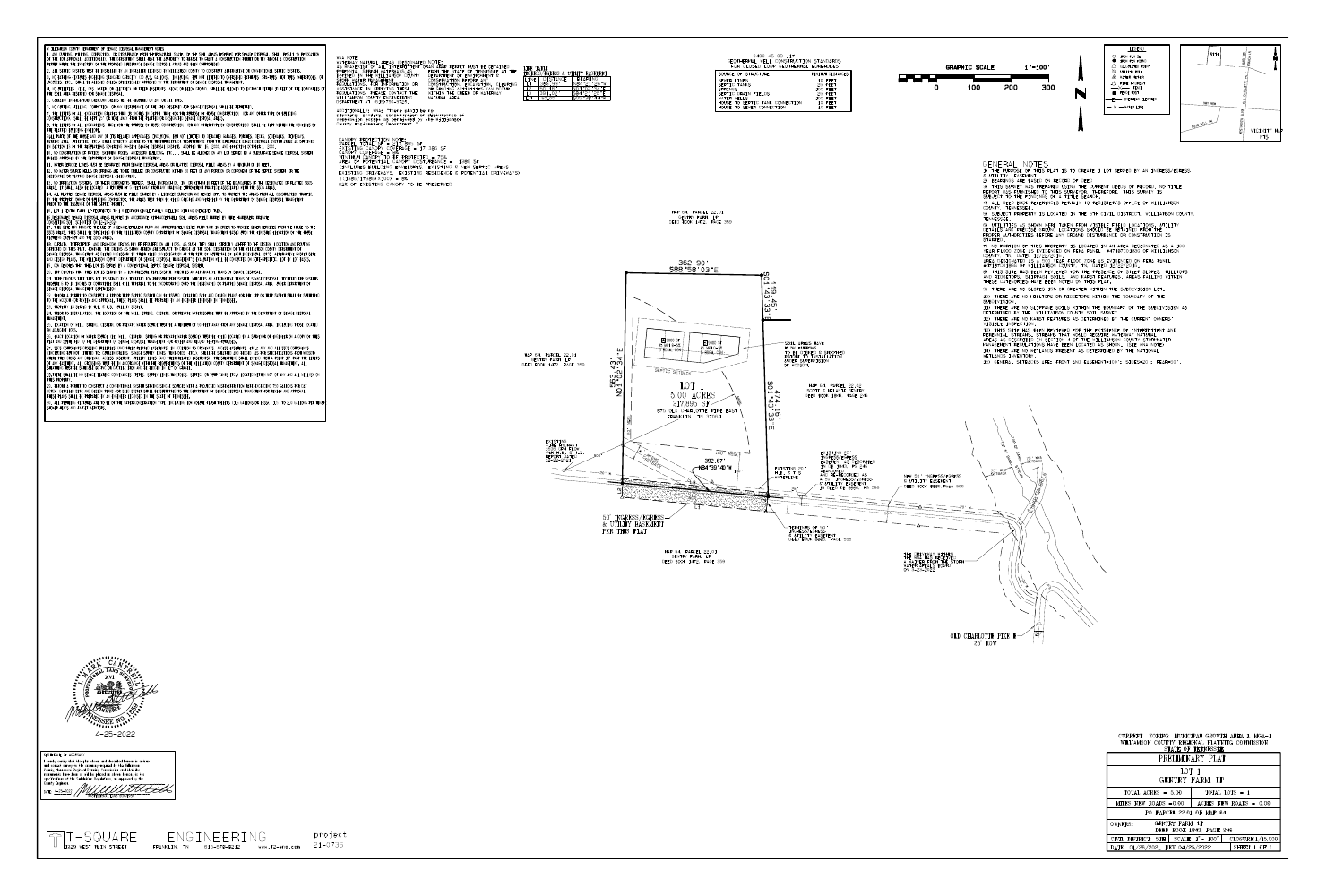